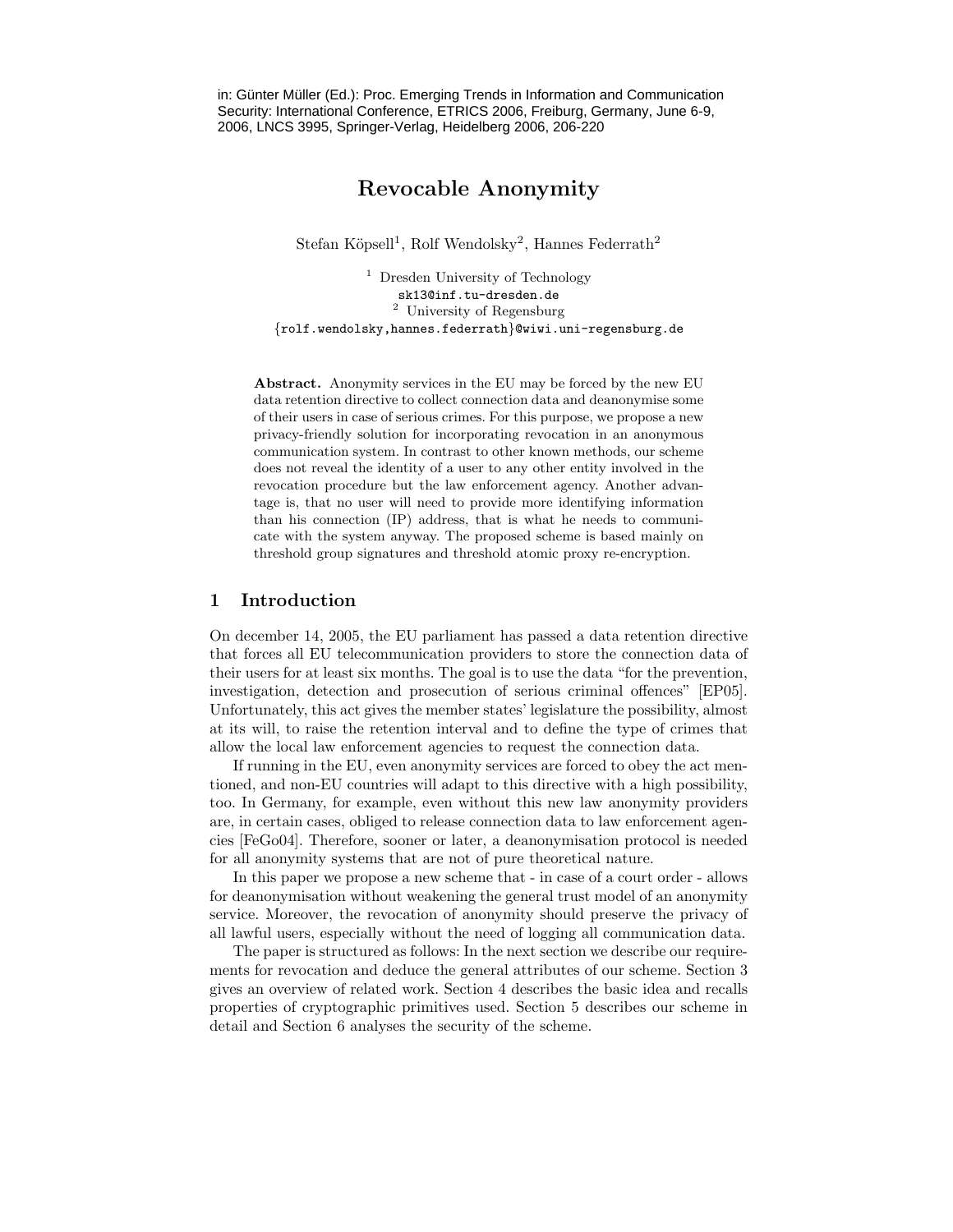## 2 Revocation requirements

The scenario we have in mind is pictured in Figure 1. Some users want to access the Internet anonymously and therefore use an anonymity service C. This service is based on n intermediary servers. We will call such a server Anonymiser.



Fig. 1. Anonymous communication system

As the revocation scheme should not depend on a certain anonymity mechanism it does not matter how the anonymity service works in detail. In practice the anonymity service could be based on Mix cascades [Chau81], DC-nets [Chau88], threshold-mixes [Jak99a] etc.

The only assumption on the type of service is that the service offers unconditional anonymity as long as not at least k of the n servers collude (e.g.  $k=n$ ) for Mixes). Note that this assumption defines the trust model of the anonymity service: a user has to trust that the number of colluding servers is less than  $k$ . Otherwise the service will not provide any anonymity at all.

To depict law enforcement processes, two extra parties are added to the basic system: A law enforcement agency  $L$  that wants to observe certain communication relations, and a judge J that may confirm this request by a court order O. If this order is obligatory for the operators of all Anonymisers, the supervision has to be done.

We want to stress these facts, as it turns out that many people have some "back-doored" system in mind if they think about revocable anonymous communication. The term "back-doored" is misleading for various reasons: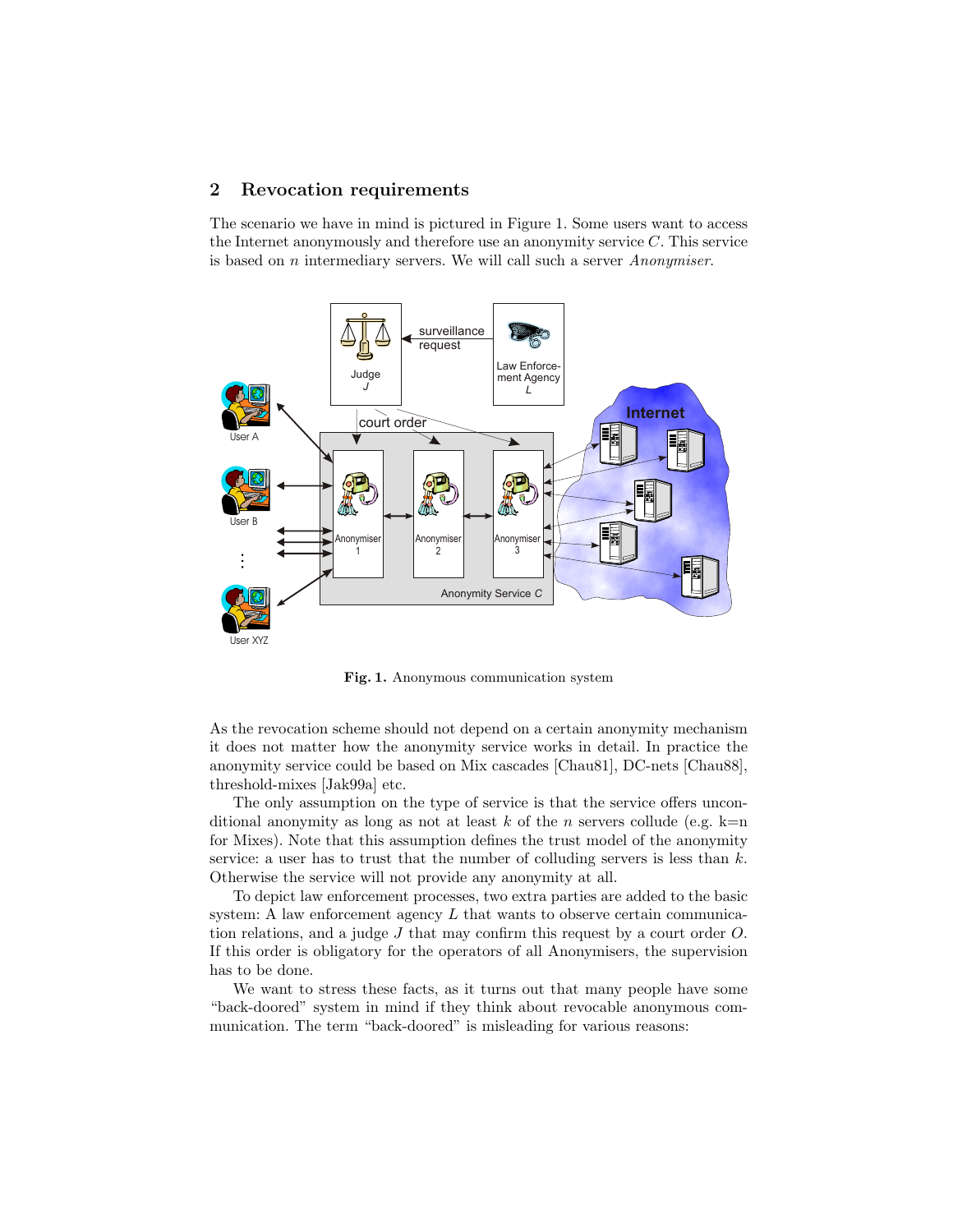- It suggests the existence of a hidden and undocumented functionality within the system – our approach, in contrast, is well documented and especially communicated to the users of the anonymity service.
- It suggests that a single centralised entity has the possibility to deanonymise every arbitrary communication – in contrast, the approach described in this paper needs the cooperation of different entities to deanonymise a certain communication relation. In addition, only a well defined subset of these entities will learn something about the identity of the communication partners.
- It implies that there is an automatic procedure that allows deanonymisation without human interaction. Although the proposed protocol may work in this way, too, our suggestion is that only human representatives of the organisations that run the Anonymisers may trigger "deanonymisation events" (see chapter  $6$ ).<sup>3</sup>
- It implies that there exists a "no-back-doored" system for anonymous communication which offers unconditional anonymity. But to our knowledge such a system neither exists in theory nor in practice – due to the fact that deanonymisation is always possible if more or stronger parties than specified by the attacker model collude.

Figure 2 illustrates that designs for revocable anonymity are not only black or white solutions regarding privacy, but exist in different shapes of grey:



Fig. 2. Designs for revocable anonymity exist in different shapes of grey

As we know from a practical system, law enforcement agencies do typically not observe certain users, but usually just want to know the IP address of the sender of a certain message [KöMi05]. The IP address contains information regarding the ISP, who will, after a court order, provide the law enforcement agency with the name, address etc. of the corresponding user. Therefore, the proposed scheme is desinged to reveal the connection data of an observed user request only, but may of course be easily extended to provide more identifying information.

<sup>&</sup>lt;sup>3</sup> In the following it is assumed that each Anonymiser is run by an independent organisation. Therefore "Anonymiser" is used as synonym for "organisation", too.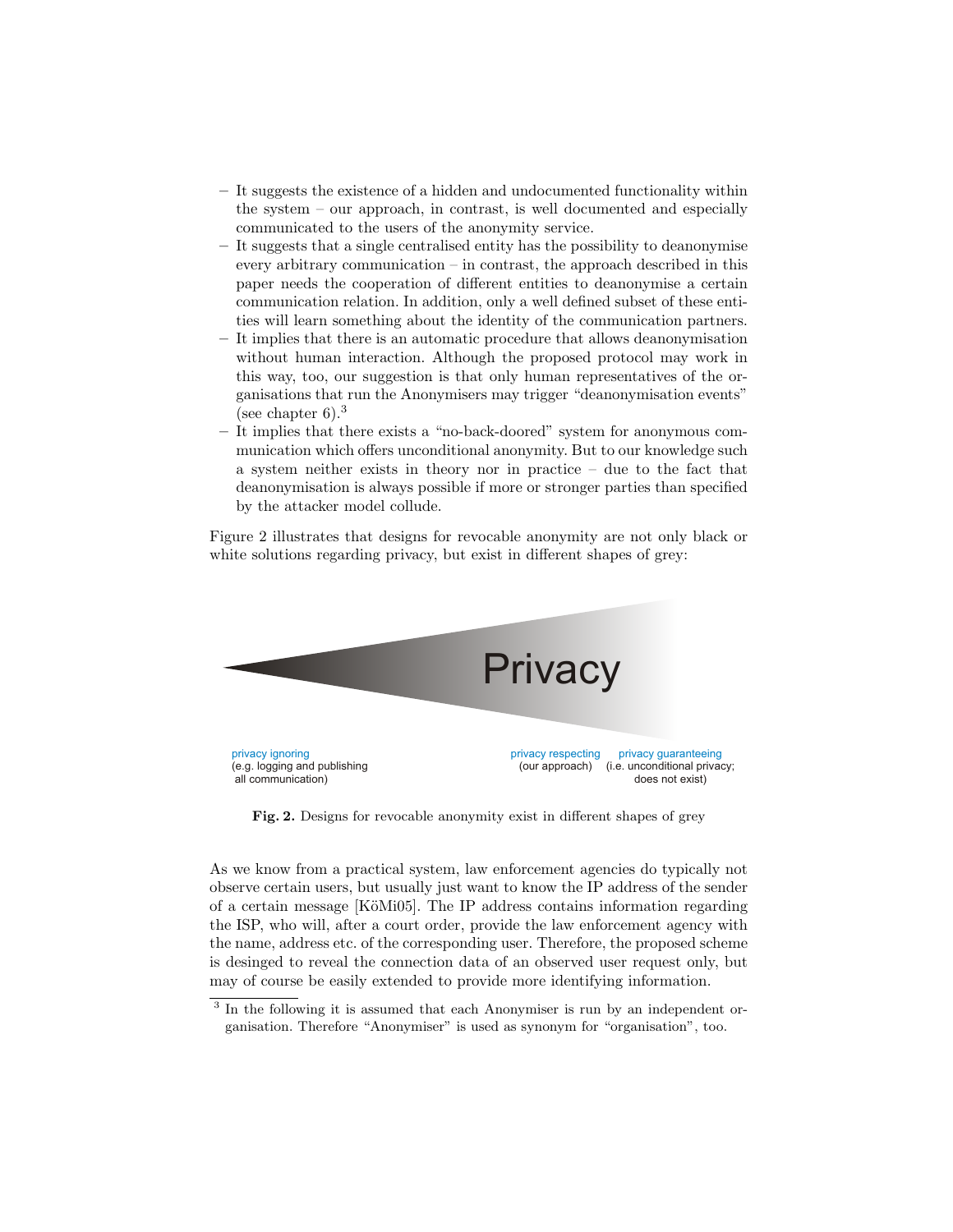In the following, the messages requested by L are called "suspicious". The decision which messages are "suspicious" is either based on the recipient's address (IP-address, URL etc.) or on the message content. The procedure how to identify "suspicious" messages is independent of the deanonymisation protocol and is beyond the scope of this paper.

The following requirements summarise the required attributes Full Traceability  $(1,2,3)$  and Full Anonymity  $(4,5)$ :

- 1. It has to be feasible to disclose the identity of the sender of any given "suspicious" message. There must be no need to rely on the help of the sender.
- 2. Revocation should only deanonymise a single user ID, but should not affect the anonymity of other users (besides that the size of the anonymity set decreases by one).
- 3. Based on the link between a user  $ID$  and a requested "suspicious" message, it must be impossible for any entity (the user itself or entities involved in the revocation process) to lie on the ID.
- 4. For privacy reasons, the link between the ID and the "suspicious" message must not be revealed to any other entity than L. In particular, the Anonymisers must not learn anything about ID.
- 5. The revocation scheme has to be compatible with the trust model of the anonymity service, that means at least  $k$  of the n Anonymisers have to cooperate to deanonymise a certain user and less than k of them are malicious.

### 3 Related work

[Golle04] describes a method for Mix networks that allows a Mix to prove that he is not the sender of a given "suspicious" message. The procedure is based on blind signatures and does not offer the possibility to identify the real sender of the "suspicious" message.

The ticket-based authentication system described in [BeFK01] is also based on blind signatures. Its goal is to protect against flooding attacks. A user has to pseudonymously register with all Mixes and gets so-called tickets (credentials) valid for a short period of time and allowing him to anonymously send messages. The user has to send a valid ticket with every message.

This original method does not offer the option to link a certain message to its sender by means of the tickets.  $\text{[CID103]}$  is an extension of  $\text{[BeFK01]}$  where this linkage is possible. This is achieved by using fair blind signatures instead of blind signatures. From a privacy point of view a disadvantage of  $\text{ClD}(03)$  is, that besides the law enforcement agency also other entities involved in the revocation procedure learn the identity of the sender. Another disadvantage is, that the user needs to request a new ticket for every message he wants to send.

[BaNe99] explains how payment for an anonymity service could be done by the means of anonymous digital cash. The main idea is that every message contains a digital coin which the Mix will get for processing the message. If we used a fair anonymous digital cash system, then the fairness property could be used to reveal the spender (sender) of the digital coin. But as there are no such payment schemes in practice this does not solve the problem.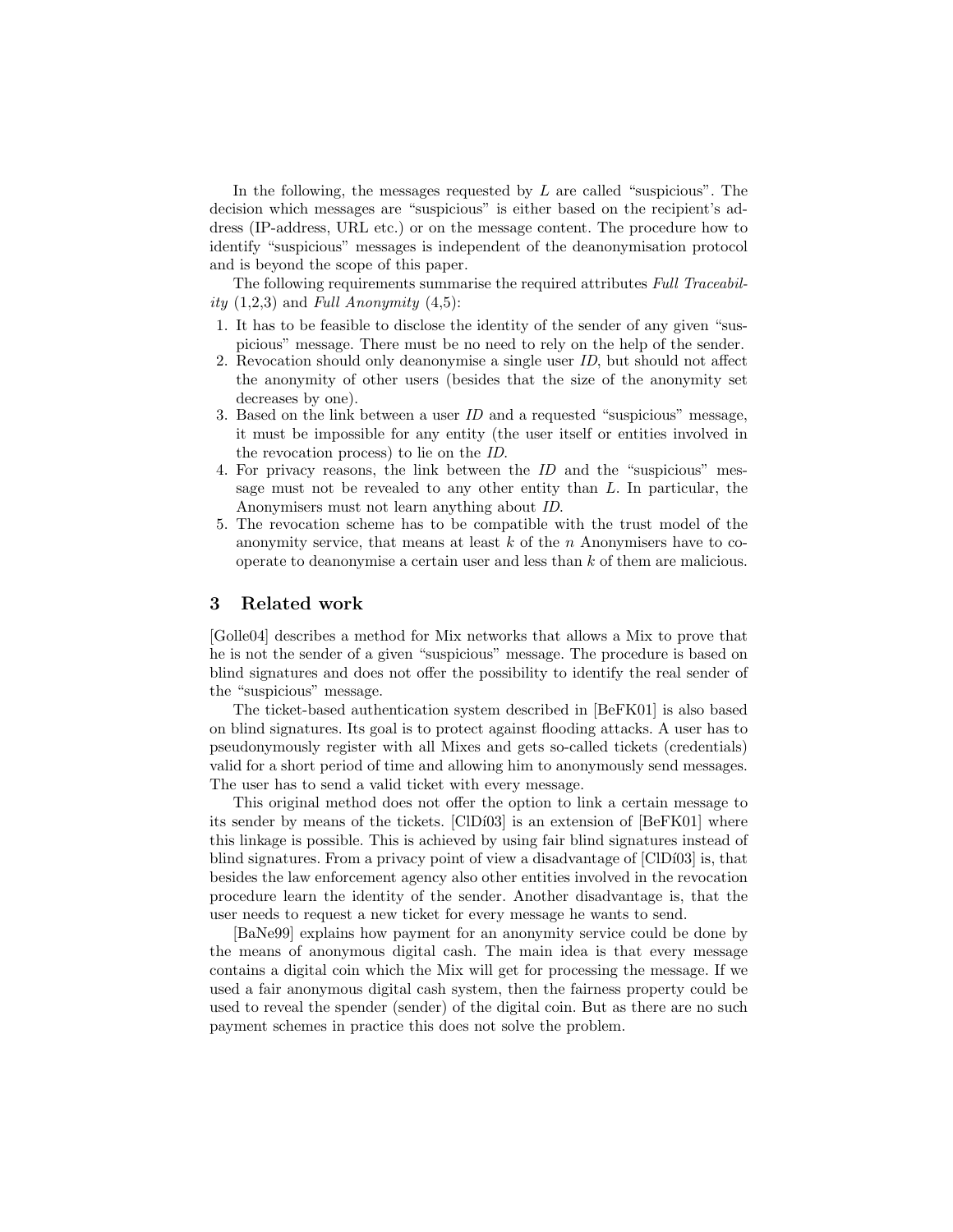## 4 Preliminaries: Basic Idea and Cryptographic Primitives

The basic idea of our revocation scheme is similar to the one proposed in [ClDí03]: Any request (message) that should reach its recipient has to be signed pseudonymously. A verifier  $V$  sitting between the last Anonymiser and the recipients will check this.  $V$  will drop any unsigned message. If  $V$  detects a "suspicious" request, he demands the disclosure of the true identity of the pseudonym.

Note that this scheme allows sending of revocable and unconditional anonymous messages using the same anonymity service at the same time without changing the anonymity protocol etc. This is achieved by instructing  $V$  not to check any signature if the request is for certain recipients (for instance a voting machine), which are allowed to receive anonymous requests unconditionally.

#### Cryptographic Primitives

In order to explain our solution in detail, we first recall properties of the cryptographic primitives used in the revocation scheme.<sup>4</sup> These building blocks are: threshold group signatures, blind signatures and threshold atomic proxy re-encryption.

Recall the following properties of a threshold group signature scheme that provides Full Anonymity and Full Traceability [CaGJ99,CaGr04,CaLy04]:

- Full Anonymity allows group members to anonymously sign messages. Anyone who knows the public group key can check signatures done by a group member but cannot link a signature to the group member by whom it was created.
- To join the group, a user creates a pseudonym Y and performs the  $\text{Join}(Y)$ operation with the help of GM. As a result, the user learns his secret group key  $sk<sub>Y</sub>$  and may now forge signatures that are verifyable with the public group key.
- $-$  Full Traceability means that without the secret key of a group member it is infeasible to create a valid signature that could be linked to this member. Note that this holds even if the secret key of GM is exposed, so that GM in particular cannot generate signatures that are linkable to this group member.
- The group manager  $GM$  can revoke the anonymity of a given signature. This will reveal the pseudonym  $Y$  under which the signer is known to the group manager.<sup>5</sup>
- Threshold means that the group manager  $GM$  is distributed on n parties and that at least k of these parties are needed to revoke the anonymity of a group member.

<sup>&</sup>lt;sup>4</sup> A security discussion of these primitives is beyond the scope of this paper. They are used as basic building blocks only.

 $^5$  Note that  $GM$  does not necessarily get to know the true identity  $ID$  of  $Y$  and that the anonymity revocation capability could be separated from the member management capability.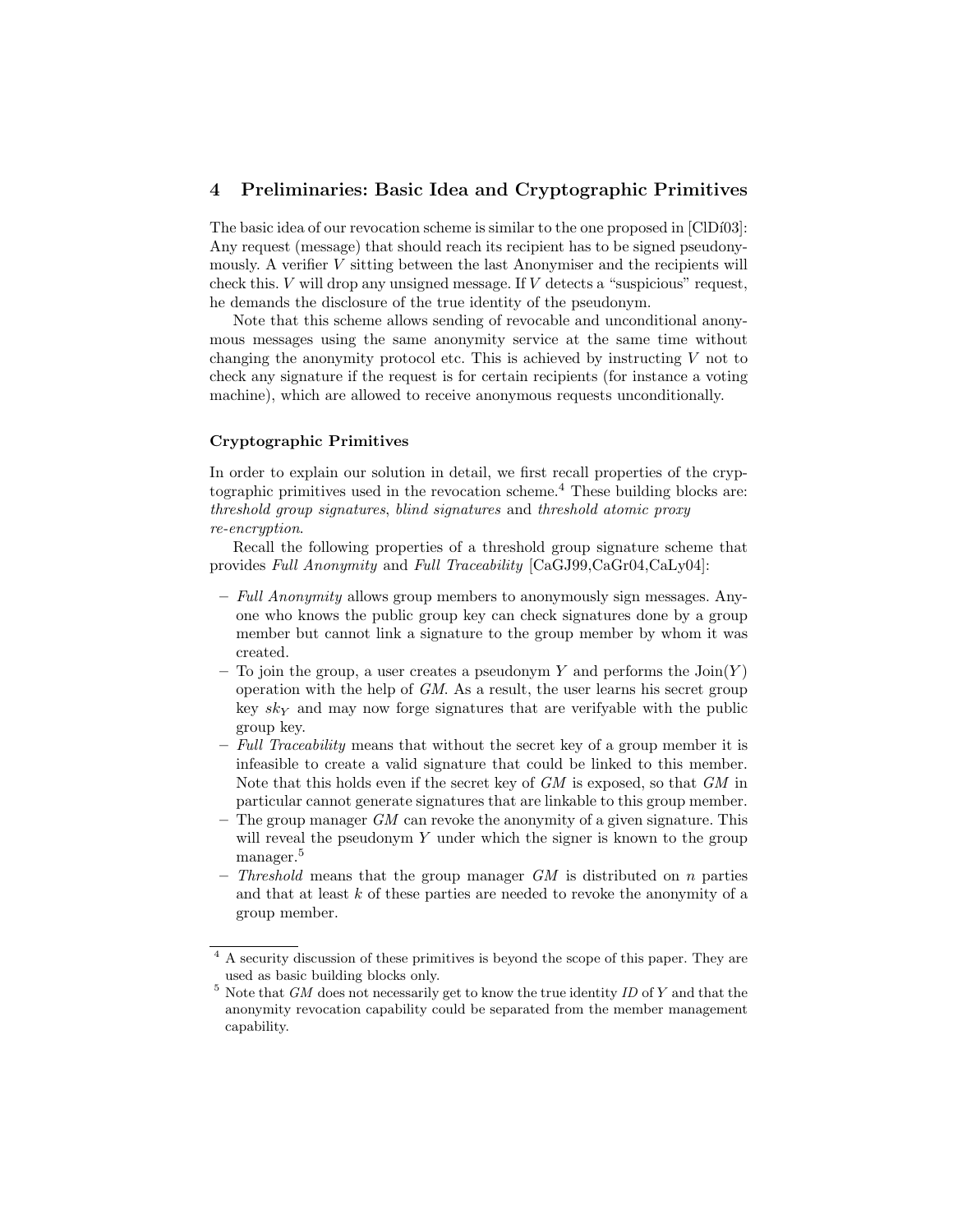Recall the following properties of a blind signature scheme [CaKW04] that provides Unforgeability and a Partial Message Proof [Rab78]:

- $\text{Sig}_E(m)$  denotes a signature on m done by the entity E.
- Blindness allows a user U to get a signature  $\text{Sig}_E(m)$  on a message m from a signer  $E$  by interacting with  $E$ , whereas  $E$  does not know the message content and is not able to link  $\text{Sig}_E(m)$  with the protocol session during which  $\text{Sig}_E(m)$  was created, or with the user that sent the message and received the signature, respective.
- Unforgeability means that after k runs of the protocol with the signer, the user cannot obtain strictly more than  $k$  valid message-signature pairs.
- $[m]$  denotes a blinded version of m.
- $-\text{Sig}^{\text{blind}}(m)$  denotes a blind signature on m which after unblinding leads to  ${\rm Sig}_E(m)$ .
- Partial Message Proof means that the signer E only signs a message m blindly if he can previously verify a part  $p_m$  of the message m. This could be achieved using cut-and-choose protocols or by selecting a blind signature scheme that incorporates zero-knowledge proofs on  $p_m$ . In a (simple) cutand-choose protocol, for example, U sends many blinded versions of the message m that must all contain a valid  $p_m$  to E. E selects all but one of them which U has to unblind so that E can read them. E signs the remaining blinded message m if all unblinded messages contain a valid  $p_m$ .

Recall the following properties of a threshold atomic proxy re-encryption scheme [Jak99b]:

- $A (k, n)$ -threshold atomic proxy re-encryption scheme allows any k members of a group of n entities to re-encrypt an encrypted message  $m$  which is encrypted with the public key of the group. The result of the re-encryption is the message  $m$  encrypted with another public key, whereas  $m$  is not revealed.
- $Enc<sub>y</sub>(m)$  denotes an encryption of m done with the public key y.
- $-$  Enc<sub>y<sub>1</sub></sub> $(m)$   $\rightarrow$  Enc<sub>y<sub>2</sub></sub> $(m)$  denotes a re-encryption from the public key  $y_1$  to the public key  $y_2$ . This will lead to a proof  $P$ , showing that both encryptions decrypt to the same message  $m$ . Any third party can verify this proof.

### 5 The Revocation Scheme

This section describes the revocation scheme in detail. We revise our basic idea introducing some new parties and describe the different protocol steps in detail.

The pseudonymous signatures mentioned in the basic idea are in fact group signatures. If  $V$  detects a "suspicious" message, the group manager  $GM$  will revoke the anonymity of the signature. This leads to the pseudonym Y and a certificate issued by a third party  $I$ . This certificate links  $Y$  to an encrypted identity  $\text{Enc}_{yc}(ID)$ . This encryption is done with the public key  $y_C$  of the anonymity service. The Anonymisers will jointly proxy re-encrypt  $ID$  to the public key  $y<sub>L</sub>$  of the law enforcement agency  $L : \text{Enc}_{y_C}(ID) \to \text{Enc}_{y_L}(ID)$ . L can finally decrypt this to ID. Figure 3 illustrates this.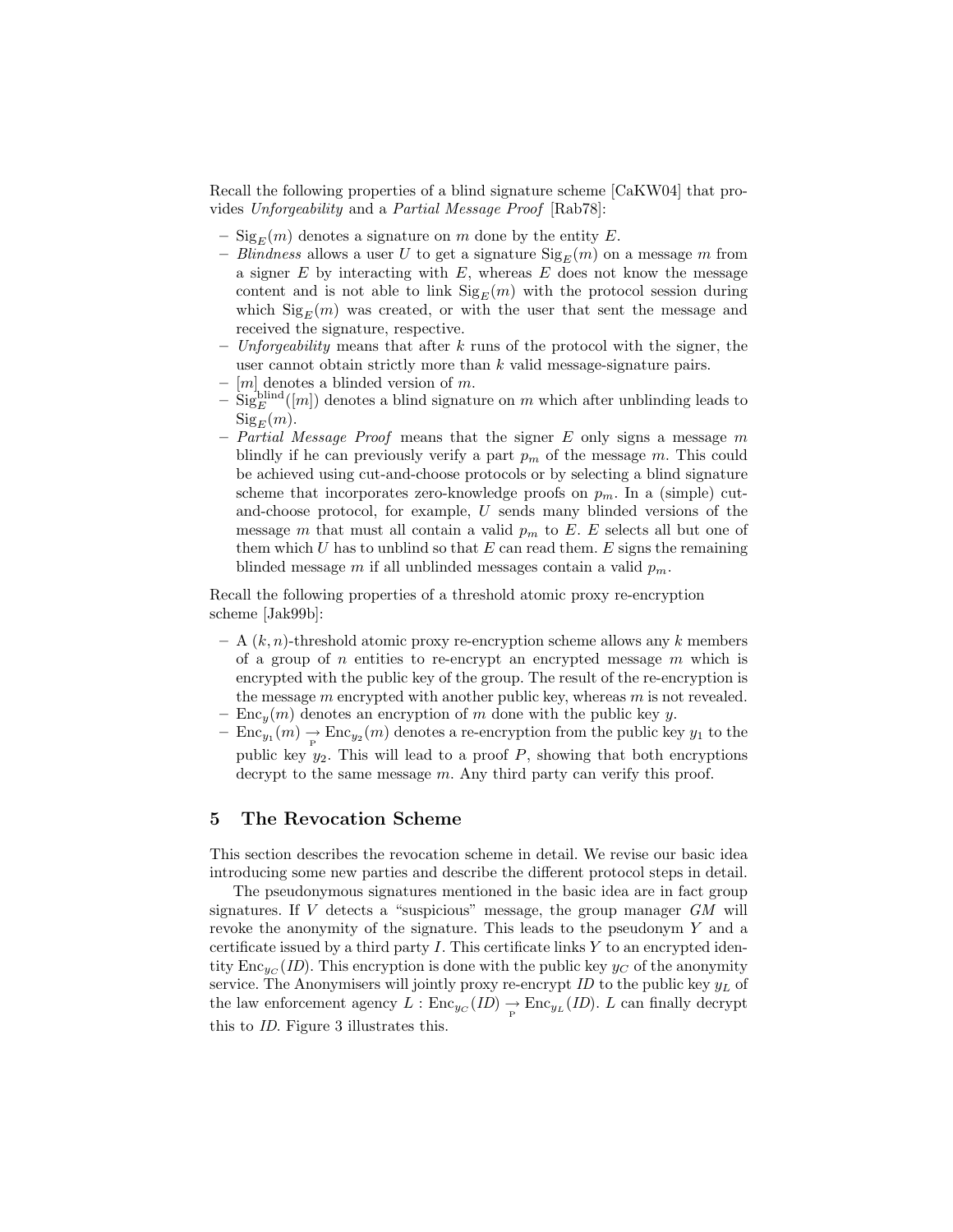

Fig. 3. Overview of the revocation scheme and the involved parties

### General setup

The Anonymisers  $A_1, \ldots, A_n$  jointly generate a public key  $y_C$  of a  $(k, n)$ -threshold atomic proxy re-encryption scheme and the public group verification key  $y_{GM}$  of a  $(k, n)$ -threshold group signature scheme. They are thus commonly seen as the group manger  $GM^6$ . The party I publishes the public verification key  $y_I$  of its blind signature scheme.

#### User login procedure

In order to use the anonymity service each user has to login to it first. Besides the necessary key exchange to encrypt a message according to the Anonymiser protocol, the login procedure comprises the following steps:

- 1. A user U creates a self-signed certificate that includes his current connection address ID as attribute (e.g. his IP address).
- 2. He non-anonymously connects to the Anonymiser that may grant access to the anonymity service to let his certificate get signed by him. The certificate will get a timestamp and may only be used for requesting a group signature key as long as the connection to the access-granting Anonymiser is held. <sup>7</sup>

 $^6$  For simplification, the group manager will be seen as separate entity in most cases.  $^7$  Note that this temporary certificate may be replaced by a real one if a PKI with trusted authorities exists. This certificate could contain much more information than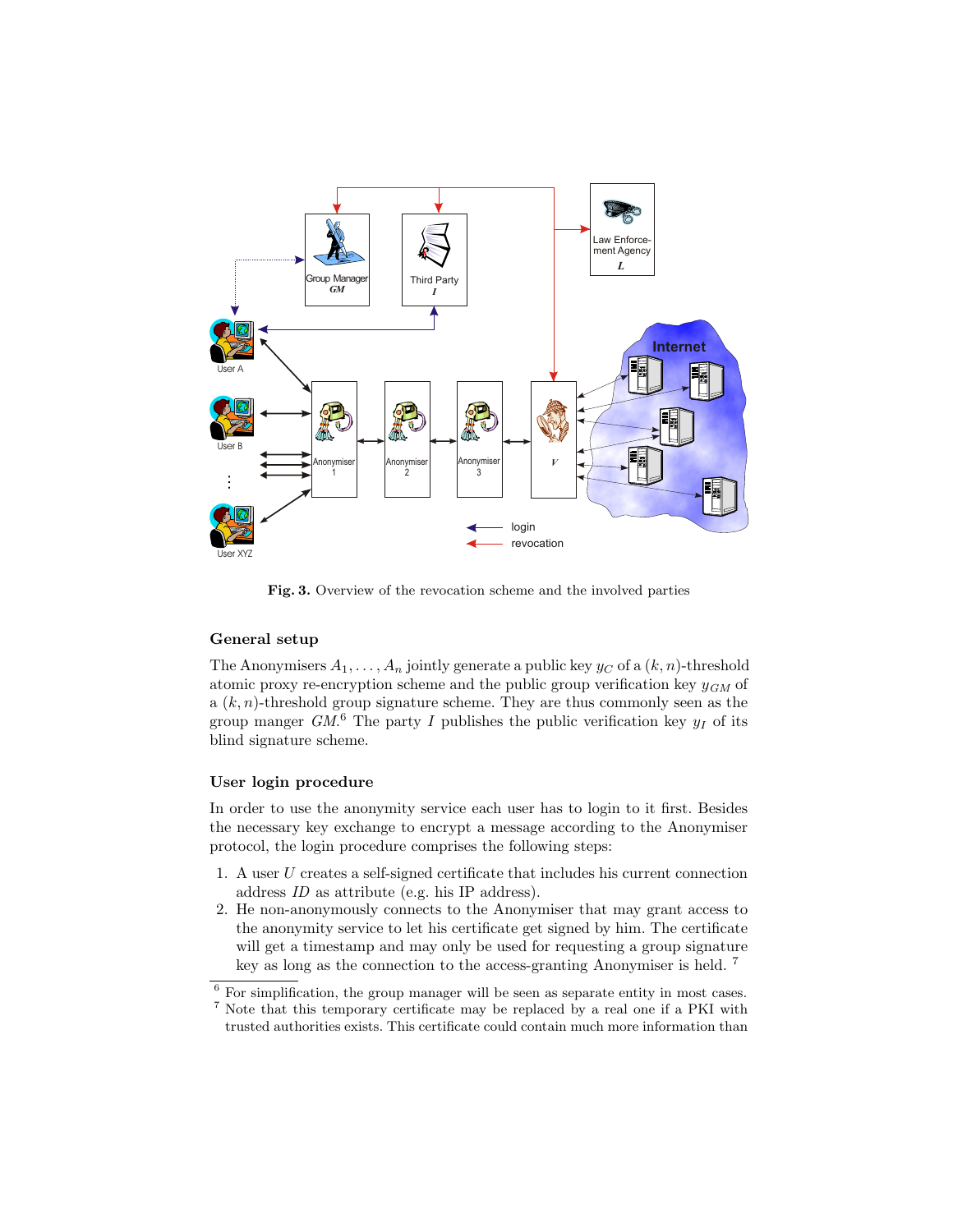- 3. U selects a random pseudonym Y .
- 4. Now the user U contacts the third party I and requests a blind signature  $c = (Y, \text{Enc}_{y_C} (ID, \text{Sig}_{ID}(Y, ID)))$

 $U \longrightarrow I : [c], \text{Sig}_{ID}([c])$ 

5.  $I$  issues the blind signature, but only if  $I$  is confident that she really signs an encryption of the right  $ID$  with respect to  $U$  (partial message proof). If this is done by cut-and-choose, U has to reveal Y and  $\text{Sig}_{ID}(Y, ID)$  several times so that I can do the encryption  $\text{Enc}_{y_C}(ID, \text{Sig}_{ID}(Y, ID))$  to verify the unblinded messages. Therefore, for each blinded message,  $U$  has to choose another pseudonym  $Y_i$  and re-encrypt  $\text{Enc}_{y_C}(ID, \text{Sig}_{ID}(Y_i, ID))$ . Otherwise I would know Y and the encryption of the corresponding  $\text{Sig}_{ID}(Y, ID)$  and could, in collusion with one of the other parties, get the ID of the sender of a malicious message m.

 $I \longrightarrow U : \mathrm{Sig}_I^{\mathrm{blind}}\left([c]\right)$ 

- 6. U unblinds the signature and gets  $cert = \text{Sig}_I(Y, \text{Enc}_{yc}(ID, \text{Sig}_{ID}(Y, ID)))$
- 7. U becomes a group member by performing the Join() operation with the group manager using the pseudonym  $Y$ .  $U$  also sends *cert* to  $GM$ . Note that all communication with  $GM$  is done unconditional anonymously using the anonymity service C. Otherwise he would get the connection address and therefore, in the end, the real identity of U.

```
U \longrightarrow GM : \text{Join}(Y), cert
```
8. Now the user may connect to the anonymiser service using his group signature key for authentication.

#### Sending messages anonymously

U can now send messages anonymously according to the Anonymiser protocol. The additional step he has to do is to sign the messages with his secret group signature key  $sgk<sub>Y</sub>$ . V will check for every message whether it is signed and verifies the signature with  $y_{GM}$ . If the signature is OK and the message is "good", it will be forwarded to the requested resource. If  $m$  does not have a valid signature, the message is dropped.

#### Revoking anonymity

The prerequisite for revoking anonymity is that  $V$  gets a court order  $O$ .  $O$ contains a public key  $y_L$  of the law enforcement agency L and a relation R, which says for every message m if m is "suspicious" or "good";  $R : \{m\} \rightarrow$ {"good", "suspicious"}.

If V detects a "suspicious" message  $m$ , revealing the identity of the sender works as follows (cf. Fig. 4): $8$ 

only the connection address at a certain time and would therefore tend to be less privacy-friendly but far more accountable.

 $8\,$  We assume that every non malicious party will only proceed if the checks she has to do are successful.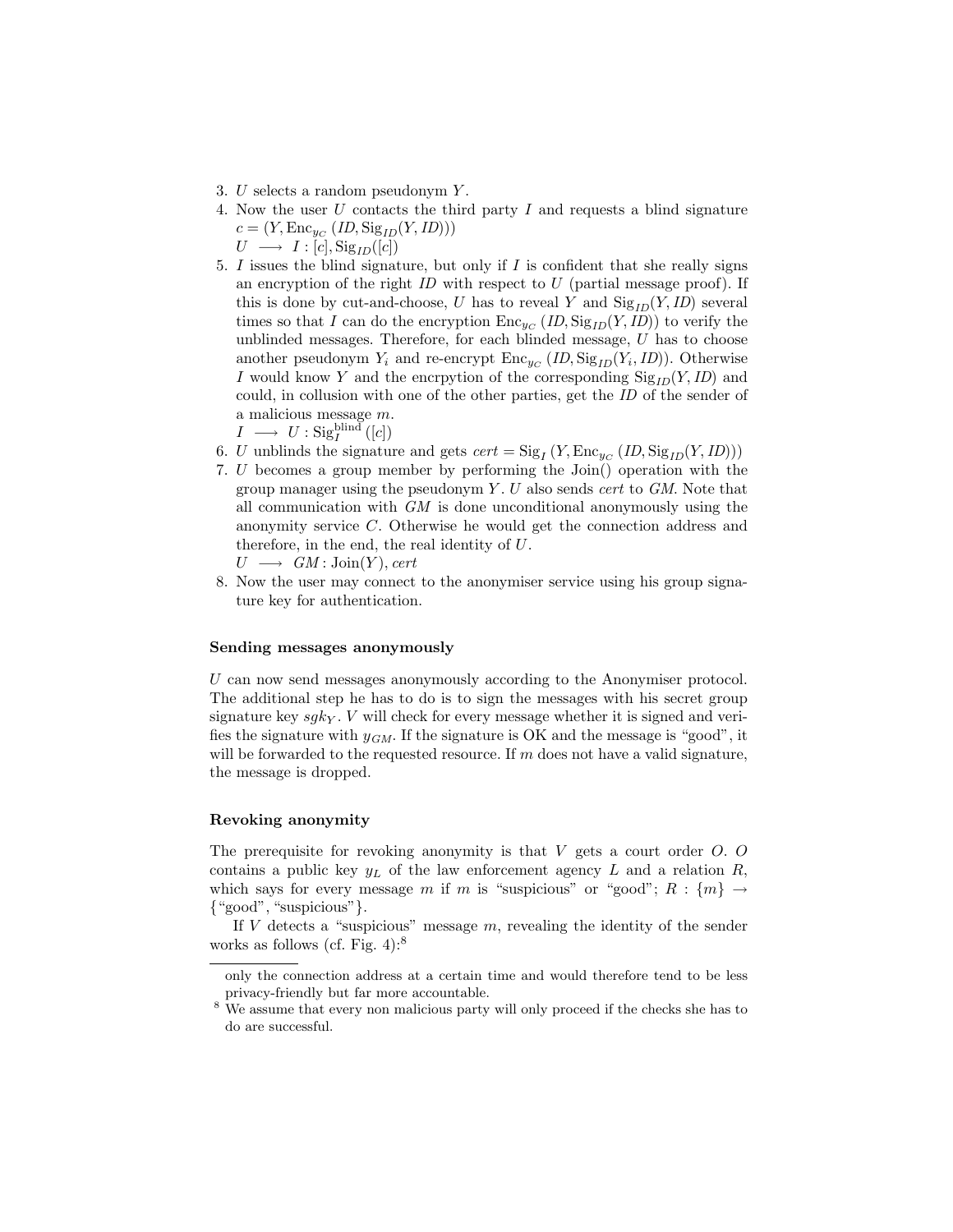

Fig. 4. The revocation procedure

- 1. *V* shows  $m$ , Sig $(m)$  and O to GM.
- 2. GM checks that  $R(m) =$  "suspicious" and verifies Sig(m).
- 3. GM reveals  $cert = \text{Sig}_I(Y, \text{Enc}_{yc}(ID, \text{Sig}_{ID}(Y, ID)))$  and a proof Pr that  $Sign(m)$  was done by Y.
- 4. V verifies cert and Pr and shows m,  $Sign(m)$ , O, cert and Pr to k of the Anonymisers  $A_1, \ldots, A_n$ .
- 5. Each Anonymiser  $A_i$  of these k Anonymisers checks that  $R(m) =$  "suspicious" and verifies  $\text{Sig}(m)$ , cert and Pr.
- 6. The k Anonymisers jointly proxy re-encrypt  $\text{Enc}_{yc} (ID, \text{Sig}_{ID}(Y, ID))$ :  $\text{Enc}_{y_C}(ID, \text{Sig}_{ID}(Y, ID)) \rightarrow \text{Enc}_{y_L}(ID, \text{Sig}_{ID}(Y, ID))$ One of the k Anonymisers sends  $\text{Enc}_{y_L}(ID, \text{Sig}_{ID}(Y, ID))$  and the proof P that both encryptions decrypt to same content to  $V$ .
- 7. V verifies P and sends m,  $\text{Sig}(m)$ , cert, Pr,  $\text{Enc}_{y_L}(ID, \text{Sig}_{ID}(Y, ID))$  and P to L.
- 8. L checks that  $R(m) =$  "suspicious" and verifies  $\text{Sig}(m)$ , cert, Pr and P.
- 9. L decrypts  $\text{Enc}_{y_L}(ID, \text{Sig}_{ID}(Y, ID))$  to ID and  $\text{Sig}_{ID}(Y, ID)$ .
- 10. L verifies  $\text{Sig}_{ID}(Y, ID)$ .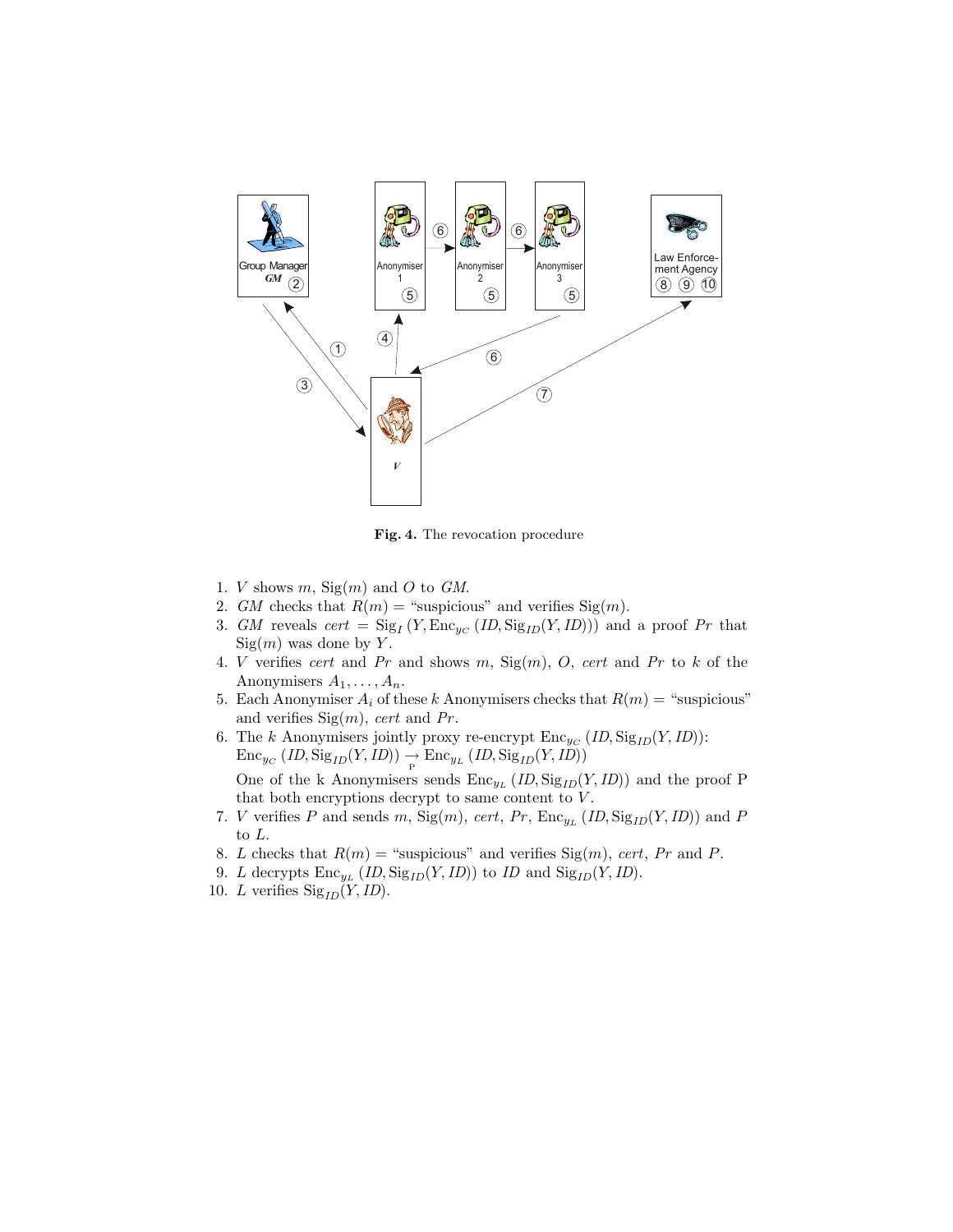#### Efficiency remarks

In practical systems performance is crucial. Especially when no revocation takes place - that is the case most of the time the system is running - the performance of the underlying anonymity service should be affected as little as possible.

The overhead introduced arises from the group signature check that V has to perform for every message. In case the scheme described in [CaGr04] is used, the verification of a single signature takes about three times as long as the verification of an RSA signature with comparable security parameters. If the anonymity service introduces linkability between messages by the means of anonymous communication *channels*, then V only needs to check one signature per channel instead of one per message. Additionally, if the anonymity service concurrently outputs a bunch of messages, a group signature scheme should be used where verifying x messages at once is less expensive than verifying x times a single message [BeGR98]. This is appropriate for instance for anonymity services based on Mixes working in batch mode.

## 6 Security Analysis

As defined in section 2, the revocation scheme should provide the two properties Full Traceability and Anonymity:

- 1. Full Traceability means that without the secret key of a user it is infeasible to create a valid revocation that wrongly leads to this user (or more informally: it is impossible for a given message  $m$  sent by the user  $ID$  to convince  $L$  that m was sent by another user  $ID'.$
- 2. Anonymity means that without the help of k colluding Anonymisers or all but one users it should hold that:
	- A1 besides  $L$  and the sender  $U$  no other party learns the identity  $ID$  of the sender  $U$  of a given "suspicious" message  $m$
	- A2 in case no revocation takes place the system should provide the same anonymity as the underlying anonymity service would provide without the revocation scheme. Informally that means that the existence of the revocation scheme does not influence the anonymity of "good" messages.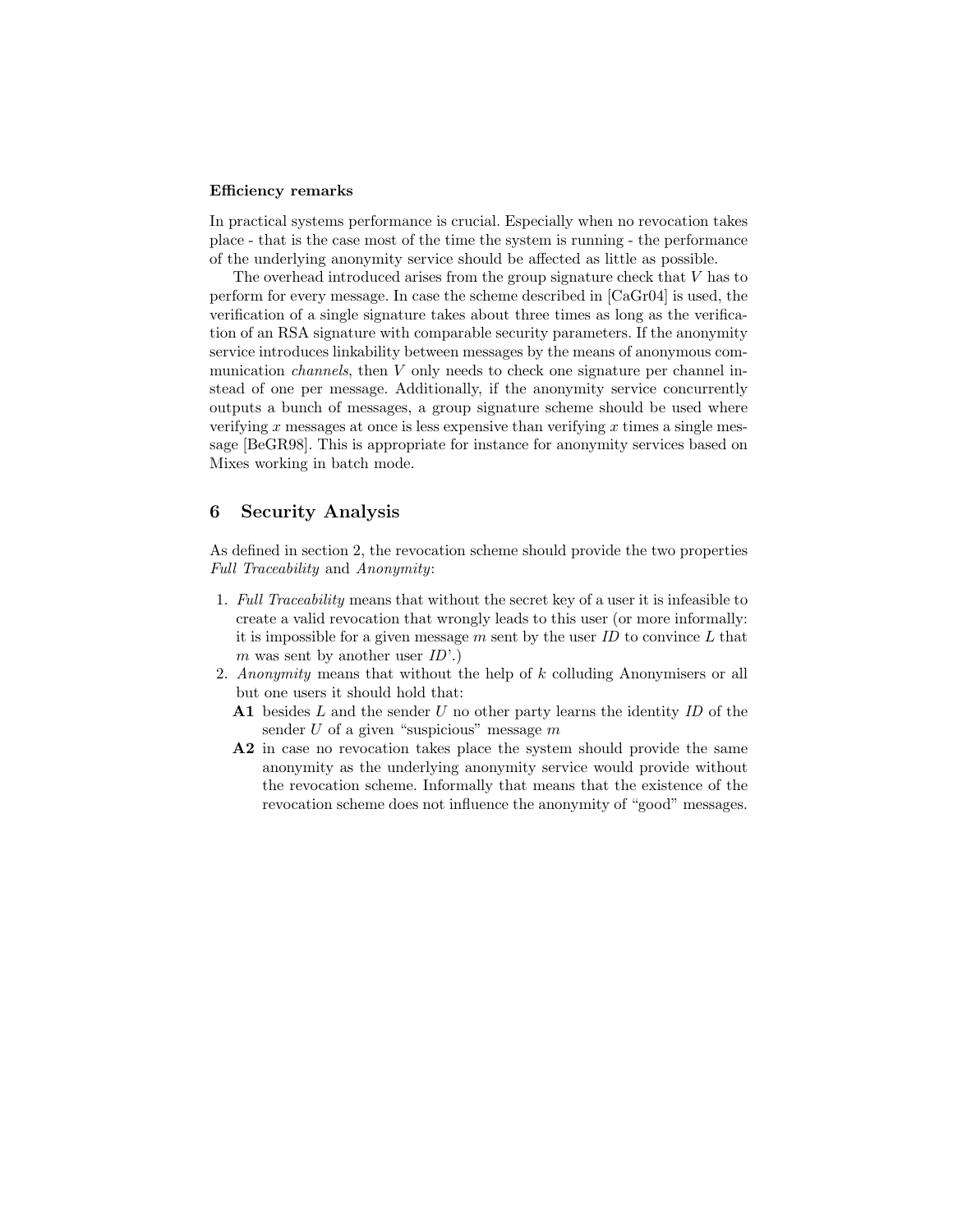#### Full Traceability

This property deduces from the properties of the chosen signature schemes. In order to analyse if the proposed scheme offers Full Traceability, we have to look at steps 2 and 8 of the login procedure and at the checks done by L in the steps 8 and 10 of the revocation procedure.

(1) In step 8 of the login procedure, the user U has to authenticate himself at the anonymity service with his group signature key that, in the end, leads to his current connection address (identity) ID. If the user does not collude with the Anonymiser that grants access to the service or with the third party  $I$ , he has no chance to cheat by presenting another certificate or by choosing another address, as the Anonymiser has signed the certificate in step 2, both can compare the ID attribute and the user's current address, and the blind and group signature keys are replaced within short time periods.

 $(2)$  If U colludes with the Anonymiser that grants access, he may lie on his real address. But without this protocol, and if all connection addresses simply had to be logged and given to the law enforcement agency instead (worst case for privacy), the problem would be the same if these parties colluded. This is therefore no weakness of the revocation protocol<sup>9</sup>.

(3) In step 10 L verifies the signature  $\text{Sig}_{ID}(Y, ID)$ , which in fact is a statement given by the user with *ID* that he is responsible for all messages signed by the pseudonym  $Y$ . As the signature scheme itself complies with unforgeability, it is impossible for an attacker to generate a signature  $\text{Sig}_{ID'}(Y, ID')$  without the help of  $ID'$ .

(4) In step 8 L verifies  $\text{Sig}_Y(m)$  and Pr, where Pr is a proof that  $\text{Sig}_Y(m)$ was done by  $Y$ . This is in fact a check that  $GM$  has revealed the right  $Y$ . Due to the Full Traceability property of the group signature scheme, an attacker could not create a valid signature that frames  $Y$  without knowing the secret key of  $Y$ . Note that this holds even if the group manager colludes with the attacker.

As shown in (1), (3) and (4) the attacker can neither manipulate  $\text{Sig}_Y(m)$  nor  $\text{Sig}_{ID}(Y, ID)$ . Therefore m has to be sent by *ID*. In case of (2), the manipulation is not in the scope of this scheme, but of the law enforcement agencies and the attacking Anonymiser that will be punished if caught.

<sup>&</sup>lt;sup>9</sup> If a PKI with trusted authorities is available, these temporary certificates may be replaced by real ones with high accountability but less privacy-friendliness.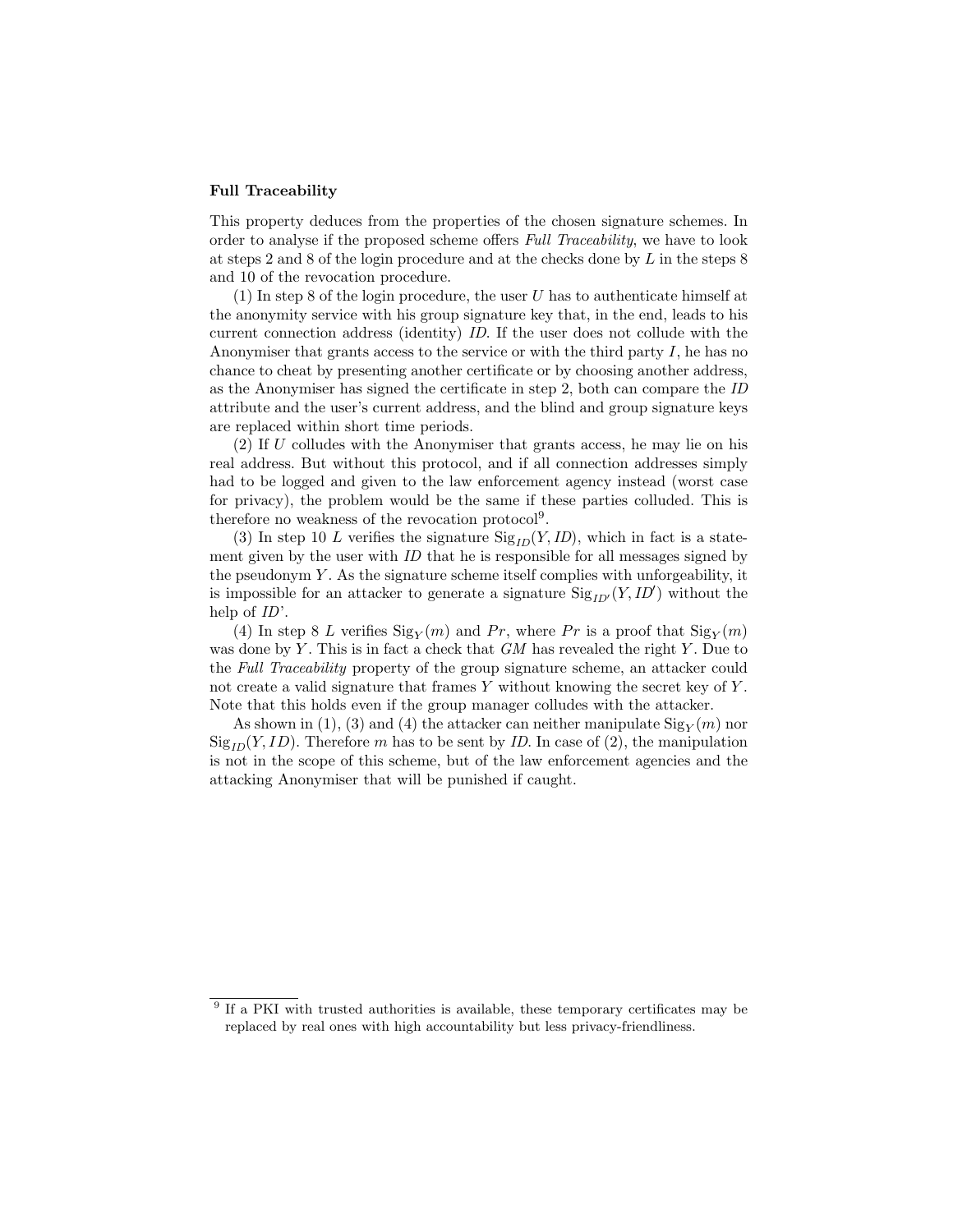#### Anonymity

Note that, according to the assumptions made in section 2, regardless of the revocation scheme the anonymity service will not provide any anonymity if at least k Anonymisers collude.

(1) A1 and A2 hold as long as the group manager does not collude with the attacker. This derives from the facts that

- the  $GM$  is the only one that can reveal the pseudonym of a given sender that is needed to get his ID (satisfies A1) and
- the only change made to the underlying anonymity service was adding a group signature and this scheme offers full-anonymity (satisfies A2).

(2) In order to break A1, the attacker has to learn the true identity ID of the owner of Y. GM himself does not know ID because during the Join() operation (step 7 of the login procedure) the communication with the user was done by means of an unconditional anonymity service. Also colluding with I would not help, because the linkage between  $Y$  and  $ID$  by means of the signature issued by I on cert is impossible due to the blindness property of the signature scheme.

(3) If it is possible for the attacker to reveal the pseudonym Y of the sender of a given message  $m$ , A2 would be broken as the attacker could link messages which are sent by the same sender and therefore has at least a higher chance of intersection attacks. But as less than  $k$  Anonymisers collude with the attacker,  $GM$  cannot reveal Y.

This makes clear that the anonymity of the system is not tampered by this scheme apart from the fact that, of course, the anonymity set is decreased by one member for each "suspicious" message.<sup>10</sup>

#### Additional Remarks

It is not possible to simplify the revocation scheme by omitting the blind signature from party I and just using the identity ID of U as pseudonym Y for the threshold group signature scheme. This would mean that, in the revocation process, all k revoking group managers or Anonymisers, respective, would learn both  $ID$  and  $m$  and may easily link them. The benefit of the revocation scheme would be at least very questionable, and virtually no benefit would remain if  $k = n$ .

If  $V$  is "malicious" with respect to the law enforcement agency  $L$ , he could ignore and, in order not to make himself "suspicious", block all "suspicious" messages. In this case, no revocation is done at all. This behaviour of  $V$  is not preventable in general, but could be detected later on if  $m$  is not blocked and leads to an incident detectable by L. Otherwise, if a revocation takes place, the procedure either reveals the identity of the sender of the "suspicious" message or identifies a malicious party  $(V, GM, I, A<sub>i</sub>)$ .

<sup>&</sup>lt;sup>10</sup> Even this is not the case for more than one "suspicious" messages that are sent by the same sender.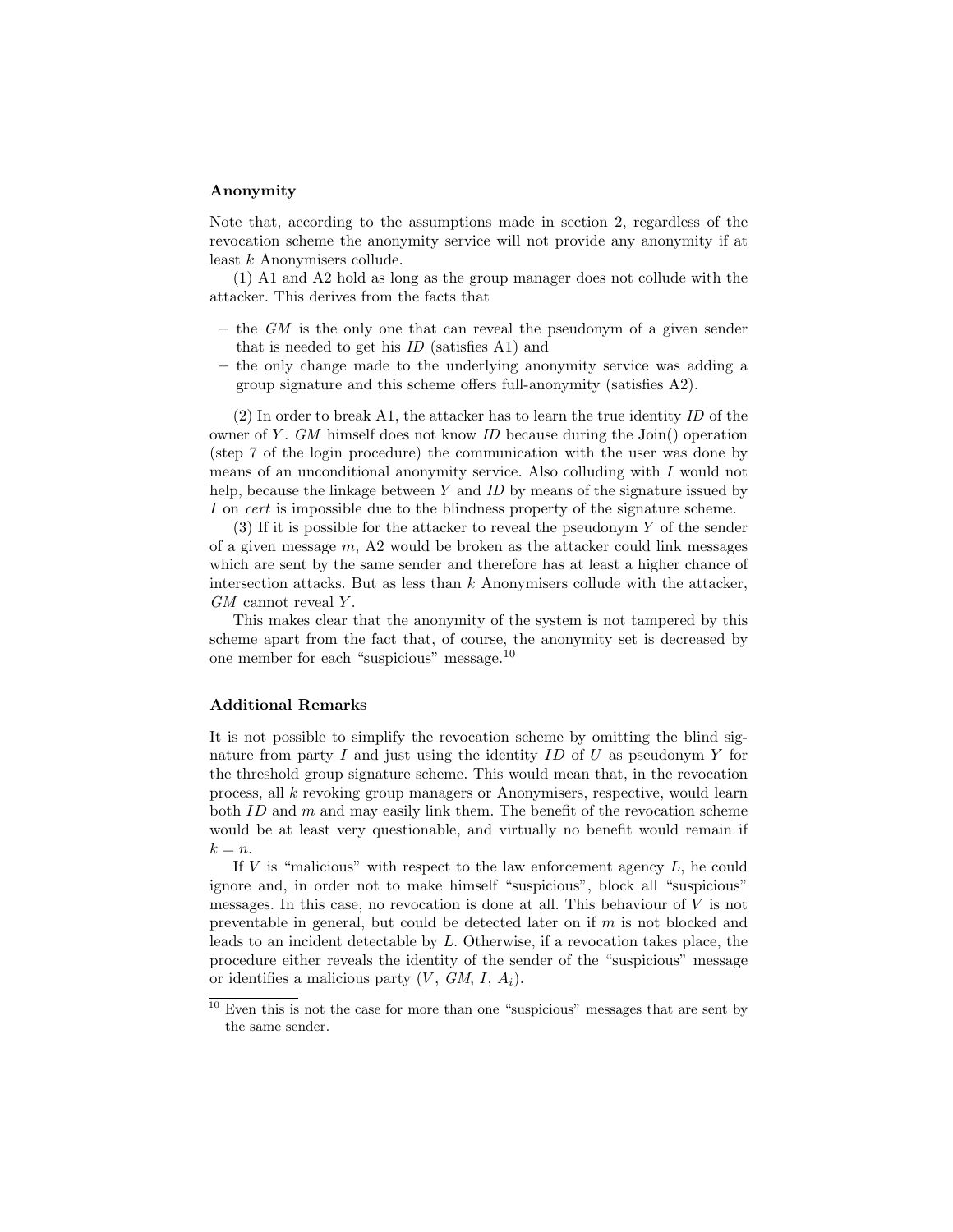#### Identifying malicious parties

If  $V$  tries to revoke the anonymity of a "good" message  $m$ , he has to prove that he has shown m,  $\text{Sig}(m)$  and O to GM. As V is not able to do this, he is detected as malicious party and the revocation procedure fails.

If the user  $U$  colludes with  $I$  and uses a faked  $ID$  certificate,  $I$  would get exposed as malicious party as the ID certificate has to be signed by the accessgranting Anonymiser<sup>11</sup> and the timestamp in the certificate would not fit to the validity of the blind signature key of I.

If  $GM$  can't reveal the pseudonym Y of the group member who signed m or can't show a valid *cert* then  $GM$  is malicious. If the proof  $Pr$  does not hold then some Anonymisers cheat during the re-encryption. The re-encryption scheme reveals which Anonymisers are malicious. If L can't decrypt what he gets to a valid signature  $\text{Sig}_{ID}(Y, ID)$  then I is malicious.

#### Recommendations for combining entities

The revocation scheme introduces a lot of new entities:  $I, J, V, L$ , and  $GM$ . The security discussion has made clear that a collusion between these entities does not lead to the deanonymisation of a message  $m$  without the help of at least  $k$ Anonymisers or will at least expose the malicious parties. It is therefore allowed to simplify the organisational structure and combine these entities among each other and with the Anonymisers. These combinations may influence the general performance of the protocol and, in a small manner, security and trust aspects. Generally, the more entities are combined, the more trust must be set in single entities by the system users.

Combining J with other entities does not make sense, as, in this context, judges won't do any other work than creating court orders for L and, on the other hand, must be independent from other entities by law.

I could be integrated in all Anonymisers that grant access to the anonymity service, for example in the first Mix of a Mix cascade. The creation of the temporary certificate may be thus combined with the creation of the blind signature.

V may be operated by  $L$ . This would mean that all "suspicious" messages that are not blocked by the last Anonymiser will surely be deanonymised. On the other hand, overeager officers could try to block some "good" messages. Therefore, a better choice would be to let the last Anonymiser in the cascade run  $V$ , as he has the power to block (and thus hide) messages anyway.

For the reason that an Anonymiser run by a police authority will diminish the general user trust in the whole service greatly, L should never be combined with an Anonymiser. Even if combined with  $V$ , it may be realised by the users as part of the system. Combining it with another entity does not make sense, either, as law enforcement agencies won't do any work that is not directly useful for crime detection, prevention and prosecution.

Last but not least GM is, as defined before, integrated in the n Anonymisers.

 $11$  Note again that these temporary certificates may be replaced by real ones.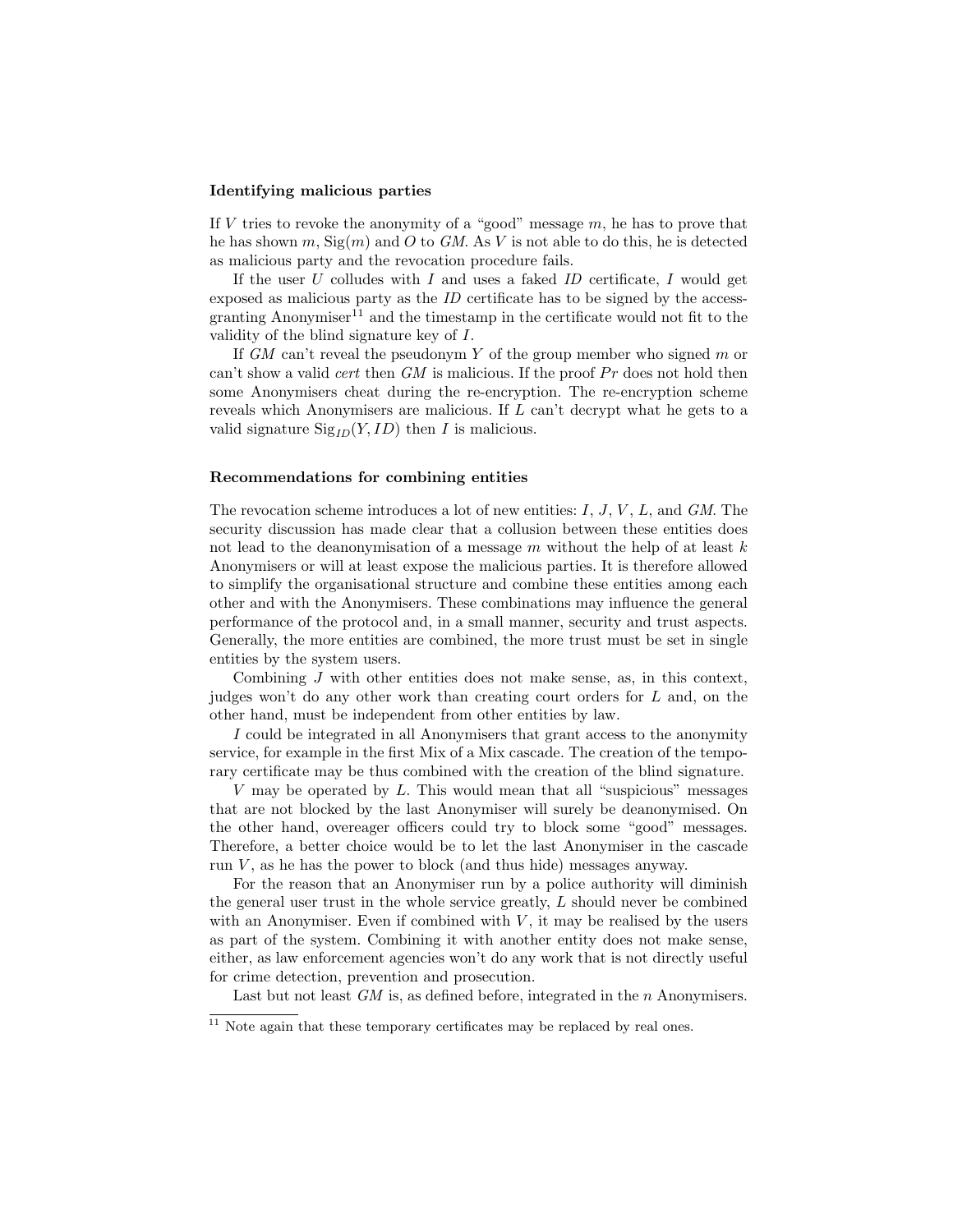## 7 Conclusion

We have proposed a new scheme for incorporating revocation in an anonymous communication system. In contrast to known methods, our scheme is zeroknowledge with respect to any entity involved in the revocation procedure but the law enforcement agency. Another advantage is, that the user needs to authenticate himself only once to anonymously send as many messages as he wants. Moreover, the very privacy-friendly user identification by his connection address may be sufficient for his authentication, as the responsibility to find the real identity behind the address may be assigned to the law enforcement agency.

This scheme is sufficient to serve the type of surveillance requests currently launched by law enforcement agencies, namely to revoke the anonymity of the sender of a certain request. A subsequent work could be to design schemes that allow for the uncovering of all requests of a certain user, while diminishing the privacy of the other anonymity group members as little as possible. As stated before, this kind of revocation is not yet needed in practical systems, but could be of interest in the future.

## Acknowledgement

First we wish to thank Julius Mittenzwei who asked the question: "How can revocation be done so that I as a Mix operator could not learn anything about the sender of a 'suspicious' message?". Thanks also to Jan Camenisch for helping to find and understand the right cryptographic primitives. Moreover, we wish to thank the members of the research group in Dresden, namely Mike Bergmann, Rainer Böhme, Sebastian Clauß, Thomas Kriegelstein, Andreas Pfitzmann, Sandra Steinbrecher and Andreas Westfeld. The discussions with them helped a lot in developing the revocation scheme.